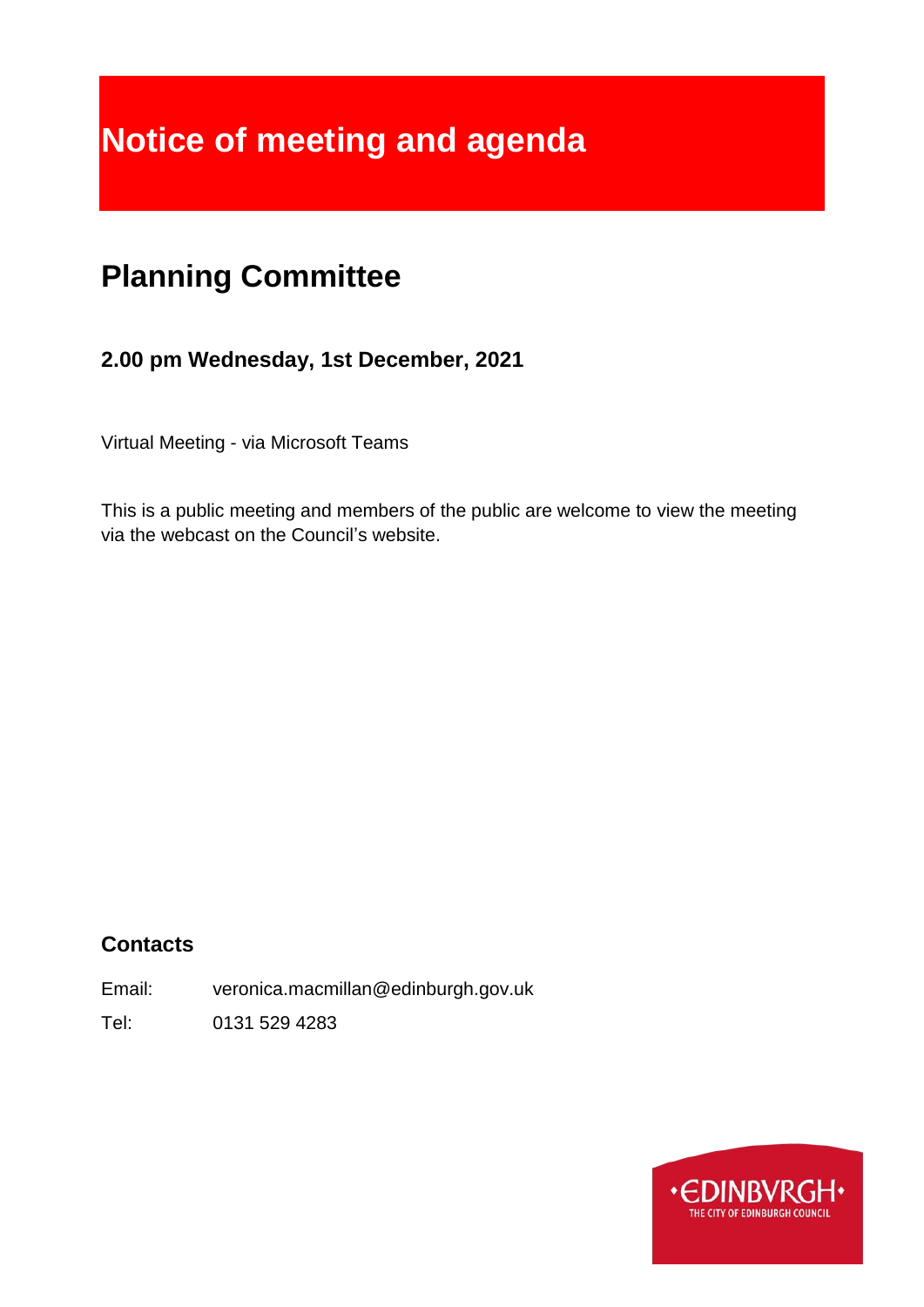## **1. Order of Business**

**1.1** Including any notices of motion and any other items of business submitted as urgent for consideration at the meeting.

## **2. Declaration of interests**

**2.1** Members should declare any financial and non-financial interests they have in the items of business for consideration, identifying the relevant agenda item and the nature of their interest.

## **3. Deputations**

**3.1** If any

#### **4. Minutes**

| 4.1 | Planning Committee of 29 September 2021 - submitted for<br>approval as a correct record | $7 - 14$      |
|-----|-----------------------------------------------------------------------------------------|---------------|
|     | <b>5. Business Bulletin</b>                                                             |               |
| 5.1 | <b>Planning Committee Business Bulletin</b>                                             | $15 - 60$     |
|     | <b>6. Development Plan</b>                                                              |               |
| c 1 | Edinburgh Local Dovelopment Plan: Action Programme 2021                                 | <b>61 100</b> |

**6.1** Edinburgh Local Development Plan: Action Programme 2021 adoption – Report by the Executive Director of Place 61 - 180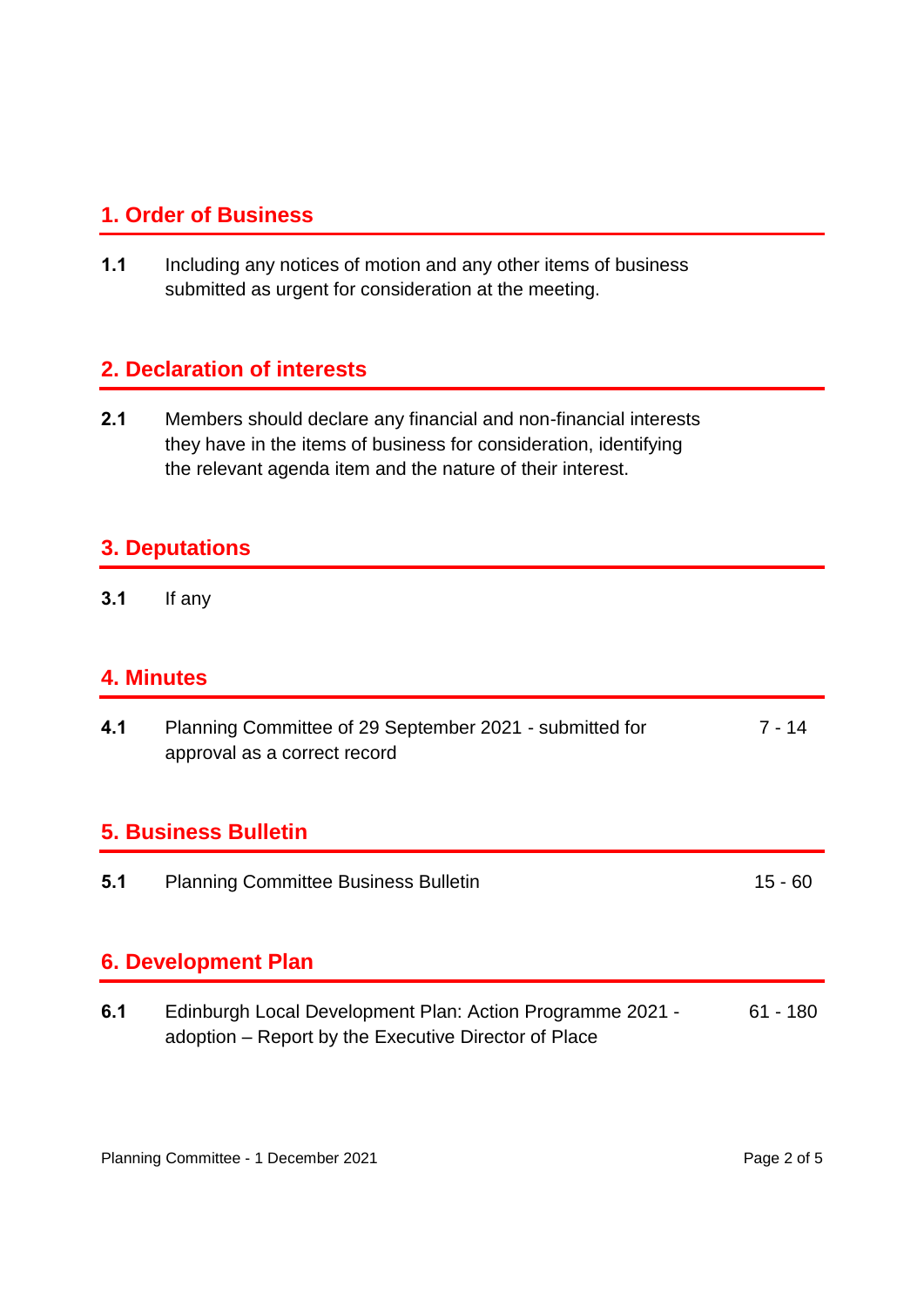## **7. Planning Policy**

| 7.1 | Affordable Housing Tenures – Report by the Executive Director of | 181 - 188 |
|-----|------------------------------------------------------------------|-----------|
|     | Place                                                            |           |

## **8. Planning Process**

| 9.1                     | None.                                                                                                                       |           |  |  |
|-------------------------|-----------------------------------------------------------------------------------------------------------------------------|-----------|--|--|
| 9. Planning Performance |                                                                                                                             |           |  |  |
| 8.4                     | SESplan Budget, Closing Accounts and Cessation – Report by<br>the Executive Director of Place                               | 295 - 360 |  |  |
| 8.3                     | Old and New Towns of Edinburgh World Heritage Site<br>Management Plan Review – Report by the Executive Director of<br>Place | 287 - 294 |  |  |
| 8.2                     | Planning and Building Standards Charters Update – Report by<br>the Executive Director of Place                              | 237 - 286 |  |  |
| 8.1                     | Housing Land Audit and Completions Programme 2021 – Report<br>by the Executive Director of Place                            | 189 - 236 |  |  |

## **10. Conservation**

**10.1** None.

## **11. Motions**

**11.1** None.

## **Nick Smith**

Service Director -Legal and Assurance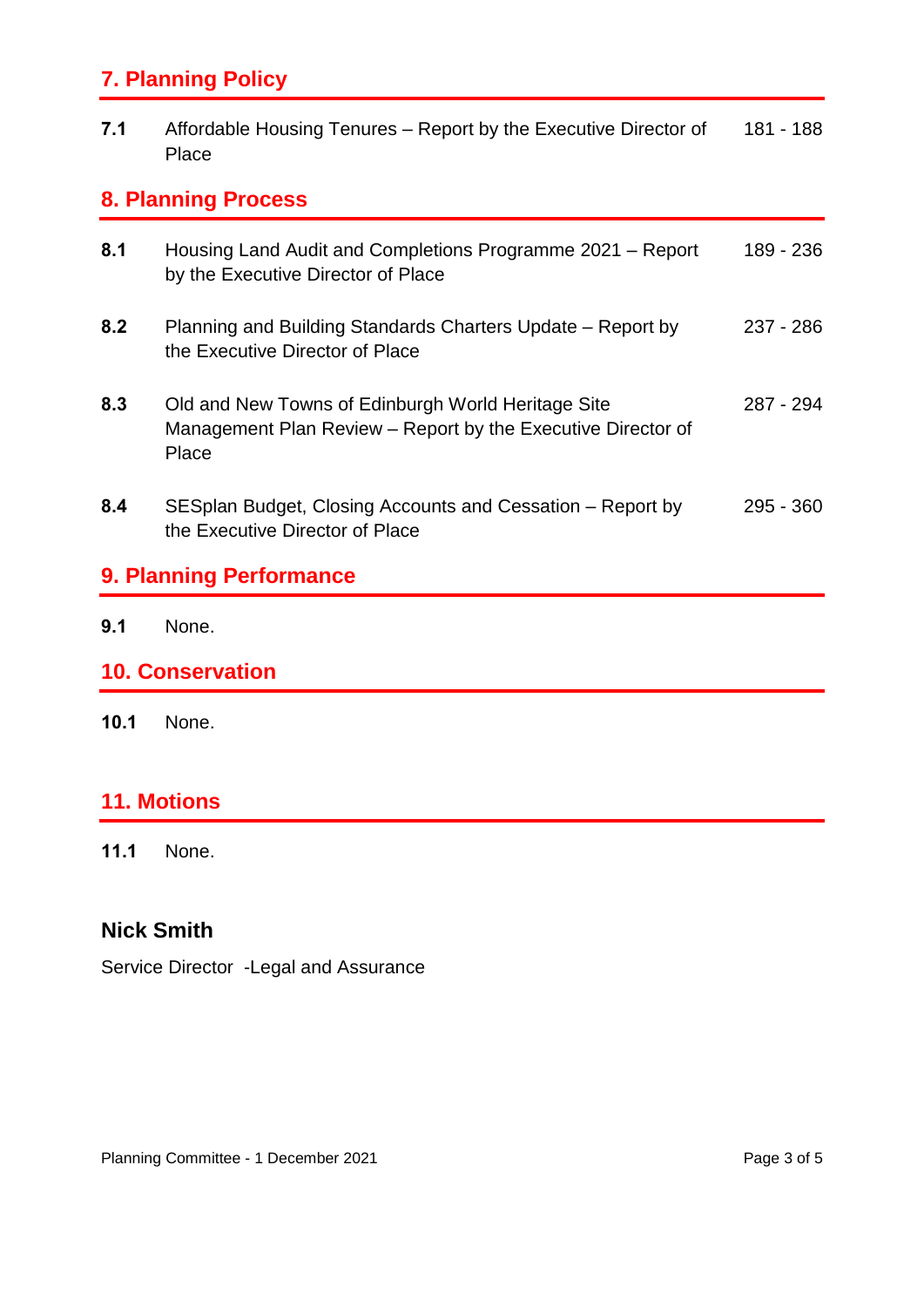## **Committee Members**

Councillors Councillor Neil Gardiner (Convener), Councillor Maureen Child (Vice-Convener), Councillor Chas Booth, Councillor Lezley Marion Cameron, Councillor Denis Dixon, Councillor George Gordon, Councillor Max Mitchell, Councillor Joanna Mowat, Councillor Hal Osler, Councillor Cameron Rose and Councillor Alex Staniforth.

#### **Information about the Planning Committee**

The Planning Committee consists of 11 Councillors and is appointed by the City of Edinburgh Council.

## **Further information**

If you have any questions about the agenda or meeting arrangements, please contact Veronica Macmillan, Committee Services, City of Edinburgh Council, Business Centre 2.1, Waverley Court, 4 East Market Street, Edinburgh EH8 8BG, Tel 0131 529 4283, email veronica.macmillan@edinburgh.gov.uk.

The agenda, minutes and public reports for this meeting and all the main Council committees can be viewed online by going to [www.edinburgh.gov.uk/cpol.](http://www.edinburgh.gov.uk/cpol)

## **Webcasting of Council meetings**

Please note this meeting may be filmed for live and subsequent broadcast via the Council's internet site – at the start of the meeting the Convener will confirm if all or part of the meeting is being filmed.

The Council is a Data Controller under the General Data Protection Regulation and Data Protection Act 2018. We broadcast Council meetings to fulfil our public task obligation to enable members of the public to observe the democratic process. Data collected during this webcast will be retained in accordance with the Council's published policy including, but not limited to, for the purpose of keeping historical records and making those records available via the Council's internet site.

Any information presented by individuals to the Council at a meeting, in a deputation or otherwise, in addition to forming part of a webcast that will be held as a historical record, will also be held and used by the Council in connection with the relevant matter until that matter is decided or otherwise resolved (including any potential appeals and other connected processes). Thereafter, that information will continue to be held as part of the historical record in accordance with the paragraphs above.